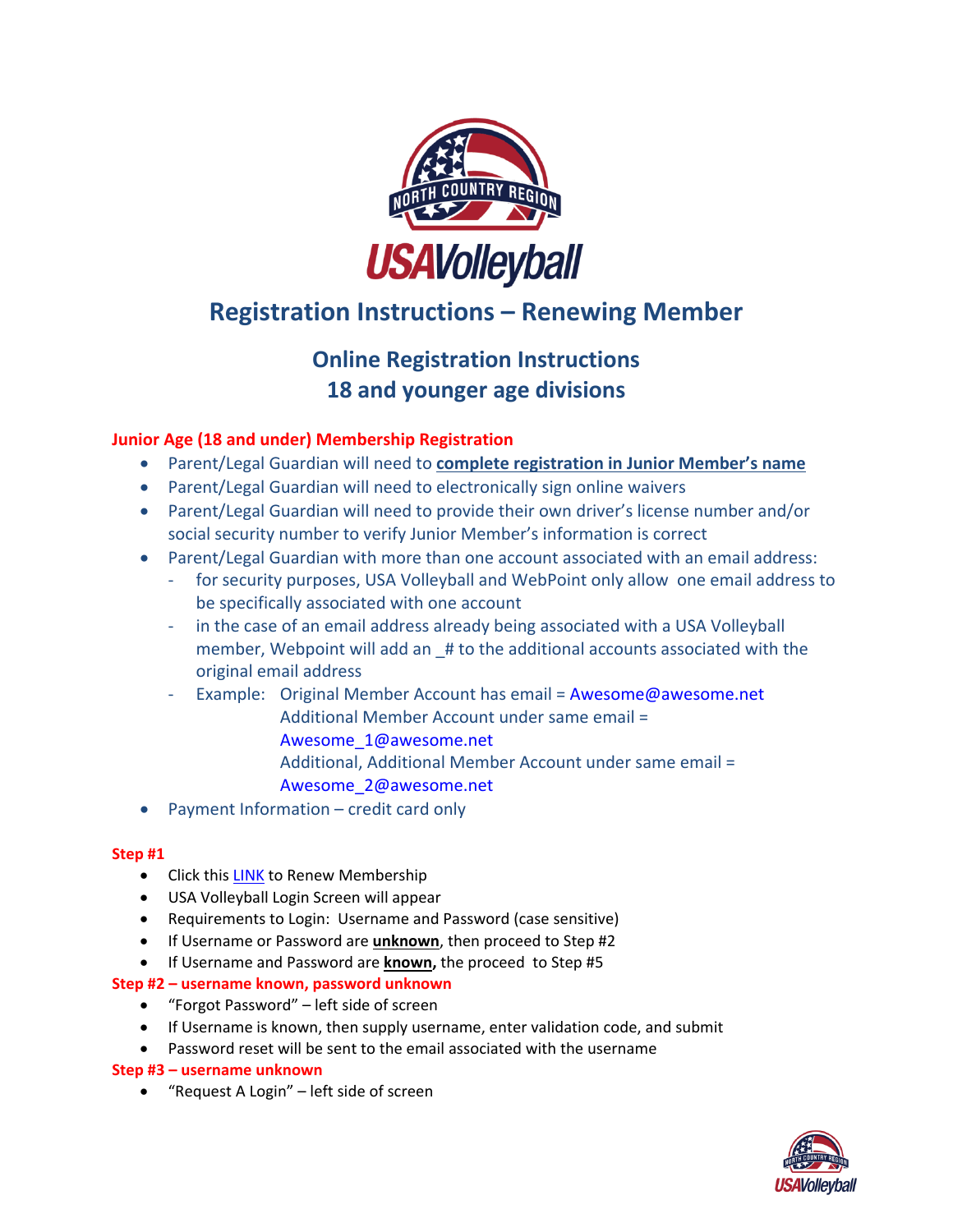- Supply first name, last name, email address, birthdate (mm/dd/yyyy) zip code, and validation code)
- New username and password will be emailed to the email address supplied

#### **Step #4**

- Enter the requested information for the member, then click "Request Login"
- Directions prompting the member to change the password will appear
- Then proceed to Step #5

#### **Step #5**

- "Renew Your Membership" left side of screen
- Complete Username & Password credentials and then click "Log In"

#### **Step #6**

This will bring up the next screen with the member's information already in the fields

#### **Step #7**

- Verify the information and update if necessary
- Verify that the email is current, all correspondence and confirmation will be sent to the email address supplied in registration
- If registering as a junior player, do not select Level of Play
- **•** Click Continue

#### **Step #8**

- If unaffiliated with a club select UNDECIDED \*. (tryout juniors, non-club adult personnel)
- $\bullet$  If affiliated with a club select the appropriate club.
- If club not listed, club director needs to contact the Region office to [activate the club.](https://north-country-region.sportngin.com/register/form/072736479?_ga=2.183137957.2011966172.1568297951-1334966383.1568125536)
- \* Club affiliation can be updated from "undecided" once the member has been officially affiliated with a club
- \* Once a club has been chosen, changes can not be made without North Country Region Staff assistance
- Select Junior membership type. Full, Tryout, Upgrade from Tryout, or Outdoor
- Junior players registration requires completion of the Parent/Guardian information
- Do not select coaching or officiating roles unless interested
- Click Submit once completed

#### **Step #9**

- Verify information on this page, click "edit" to make any changes
- Donation for USA National Teams and High Performance Teams can be checked
- North Country Region **RECOMMENDS opting in for communications** to stay up to date with USA Volleyball and Region News
- Check the box for USA Volleyball and Region News

#### **Step #10**

- Select credit card as payment method and fill in requested information
- North Country Region USA Volleyball will only accept credit car payment
- Click and read the USAV Waiver & Release of Liability and check box to agree to terms\*
- \*Open link, checking the box is the electronic signature for this document.
- Click and read the USAV Participant Code of Conduct and check box to agree to the terms\*
- \*Open link, checking the box is the electronic signature for this document.
- Read the "User Agreement" portion (in red) and check the box to agree to the terms
- **If the member is a minor, use the parent/guardian's information**
- Checking box is the electronic signature for this document.